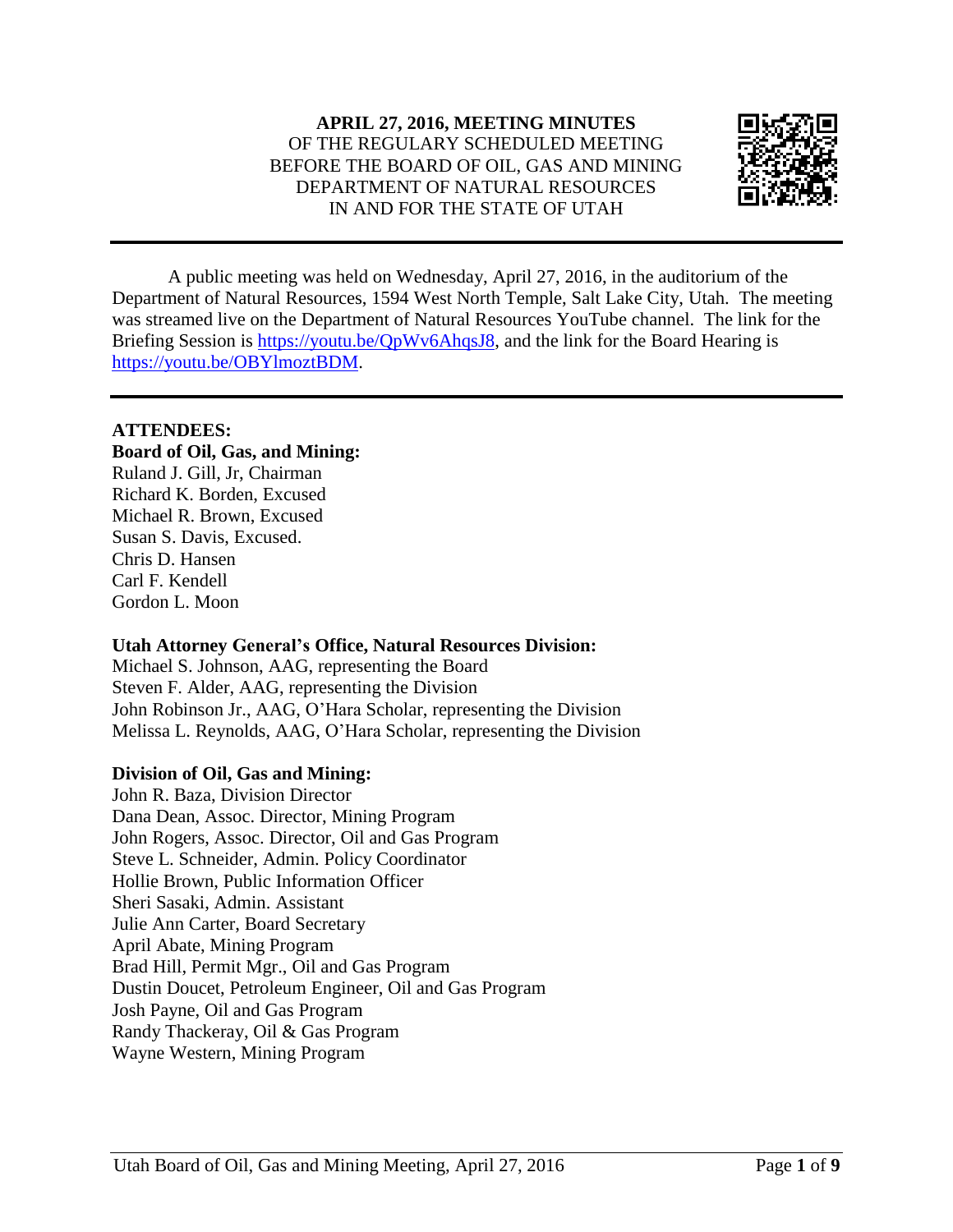#### **Earth Day Award Recipients:**

Jean Semborski, Conoco Phillips Ken May, Vicky Miller, Wyatt Shakespear, Canyon Fuel Company, Sufco Mine Joe Havasi - Compass Minerals Peter Allred – Ultradent Products Oren Gatten - North American Exploration, Inc. Mark Stewart – Questar Pipeline

#### **Governor's Office of Energy Development**

Dr. Laura Nelson, Executive Director

## **Kinder Morgan**

Steve Styler, Esq, Styler Daniels, P.C., Attorney for Kinder Morgan, Allen Fore, Vice President, Public Affairs Richard Wheatley, Director, Communications Public Affairs Ted Meinhold, Operations Director Tyler Gilligan, Coordinator, Public Affairs

## **MacDonald & Miller Mineral Legal Services, PLLC**

Thomas W. Clawson, Esq.

## **Crescent Point Energy U.S. Corporation**

Mark Ballard, Development Engineer Jordan D. Wells, Land Man Jason Anderson, Senior Geologist

#### **Newfield Production Company**

Travis Lindsey, Land Lead

## **Bureau of Land Management,**

**Vernal Field Office** Catie Bucher, Petroleum Engineer

#### **Members of the Public**

Mr. David Penney, Small Mine Owner/Operator

#### **BRIEFING SESSION:**

The Chairman, Ruland J. Gill, Jr., called the meeting to order at 8:00 a.m. Ruland J. Gill, Jr., Chairman, Chris D. Hansen, Carl F. Kendell, and Gordon L. Moon opened the meeting with the presentation of Earth Day Awards. Mr. John R. Baza, Director, conducted the Briefing Session.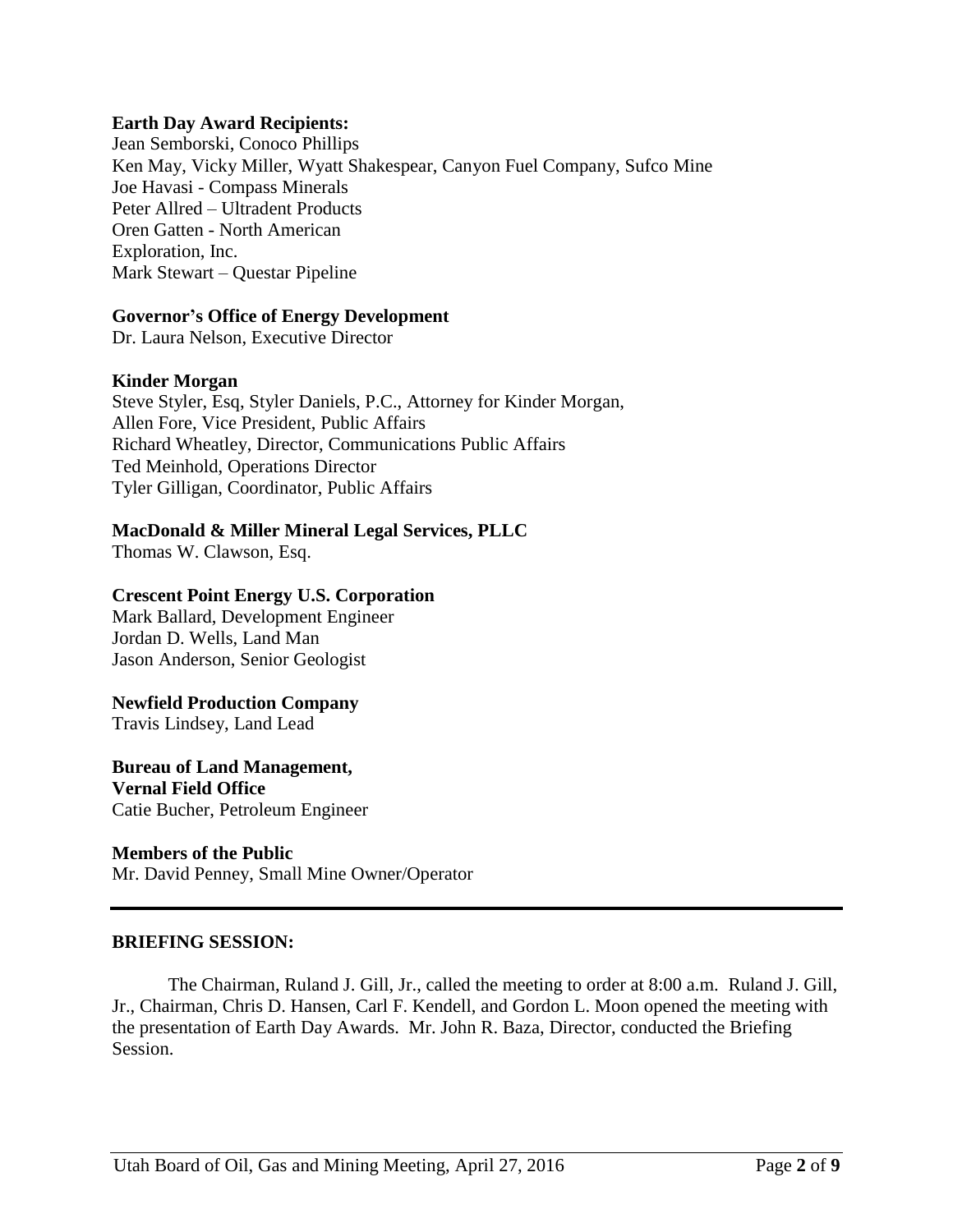# 1. Presentations of Earth Day Awards

Earth Day Awards were presented to Conoco Phillips for their Hiawatha Habitat Improvement project; Canyon Fuel Company's Sufco Mine for the Manti La Sal Habitat Improvement Project; Ultradent Products for the Tooele County Reclamation Project; North American Exploration Inc. for the Sage Grouse Mitigation Project, Questar Pipeline for the Mainline 3 Replacement Project; and Compass Minerals Ogden Inc. for the Great Salt Lake Mine project. The Board gave Compass Minerals Ogden Inc. a second award, the "Best of Best" award, meant for those companies that do an outstanding job.

2. Update from the Office of Energy Development

Dr. Laura Nelson, Executive Director, Governor's Office of Energy Development, gave an update on the activities of the Governor's Office of Energy Development. The Governor's Energy Office works on energy initiatives to increase Utah's energy economy. Tools used to promote energy and minerals development include policy changes, promotion of responsible energy development, tax credits, K-12 education, community outreach, and fostering innovative development. Upcoming meetings include the Governor's Energy Summit, and the Oil Shale Symposium held by Colorado School of Mines.

3. Commencement of Informal Rulemaking Process

• Oil and Gas Program; R649-3-32: Undesirable Events

Mr. Steve Styler, Esq., Attorney for Kinder Morgan, gave a presentation on proposed rule changes to R649-3-32: Undesirable Events. Mr. Styler requested the Board's approval to move to informal rulemaking. The Board approved the request to move to informal rulemaking.

# 4. Other

A report was not given.

- 5. Next Month's Agenda and Division Calendar
	- The Governor's Energy Summit is on May 24 and 25. The Board is invited to attend.
	- The next Board Hearing is on May 25, 2016. The hearing date conflicts with the Energy Summit. A discussion was held regarding rescheduling the hearing start time so that those desiring to attend the Energy Summit would be able to attend half a day at the Energy Summit and half a day at the Board hearing. The Board decided to attend the Energy Summit in the morning and hold the Board hearing in the afternoon.
	- The Board's field trip to Kennecott Mine is on May 26, 2016.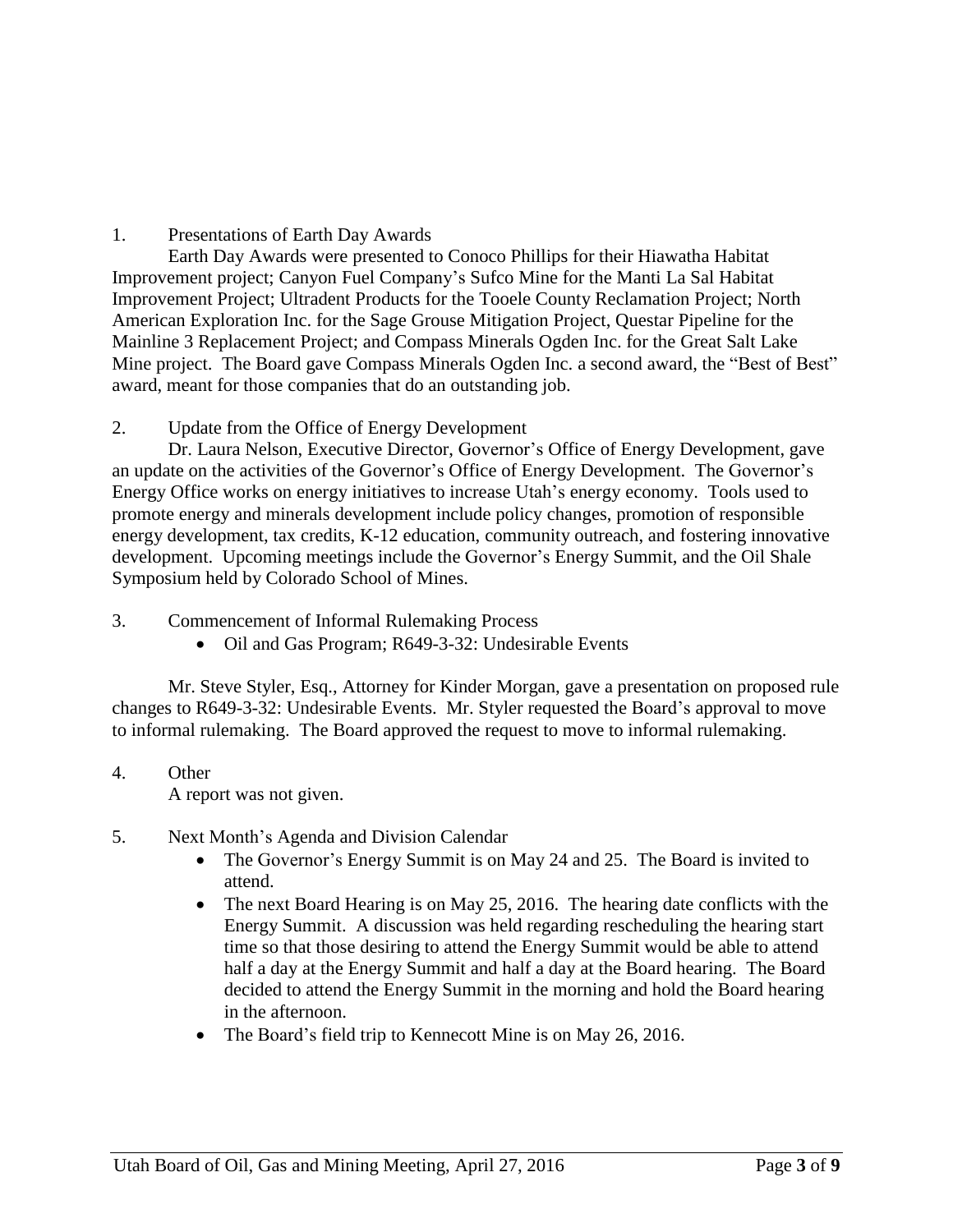6. Opportunity for Public Comment

The Chairman opened the meeting for public comment. Seeing none, the briefing session adjourned at 9:51 a.m.

# **FORMAL SESSION:**

The Chairman, Ruland J. Gill, Jr., called the formal session of the Board of Oil Gas and Mining hearing to order at 10:07 a.m. The Board heard the following matters:

*Please note: Transcripts of the formal items will be available for review at the Division offices approximately fifteen business days after the hearing date. Copies of individual transcripts may be purchased from Alpine Court Reporting, 243 East 400 South, Suite 101B, Salt Lake City, Utah 84111, ph.: 801-691-1000.*

1. Per Acre Bonding Costs for Small Mines and Exploration – The Division will present information about average costs per acre for reclamation, followed by an opportunity for public comment. The Board will be asked to approve a figure that will be used for bonding small mines and exploration operations.

Time: 10:07 a.m. to 10:50 a.m.

Board Members present – Ruland J. Gill, Jr., Chairman, Chris D. Hansen, Carl F. Kendell, and Gordon L. Moon. Richard K. Borden, Michael R. Brown, and Susan S. Davis, were excused.

Counsel for the Board: Michael S. Johnson, Assistant Attorney General, Utah Attorney General's Office, Natural Resources Division.

On Behalf of the Division – Wayne Western, Environmental Scientist, Utah Division of Oil, Gas and Mining, Minerals Program.

Member of the Public – Mr. David Penney, Small Mine Owner/Operator

Mr. Wayne Western gave a report on how the Division calculates per acre bonding costs for small mines and exploration. Mr. Western asked the Board to approve bonding calculations for this year. The Board asked for comments from members of the public. Mr. David Penny, owner and operator of several small gemstone mines in Utah and Nevada, commented on the cost of bonding in Utah versus bonding in Nevada. The Board considered Mr. Penney's remarks. The Division replied to Mr. Penney's comments.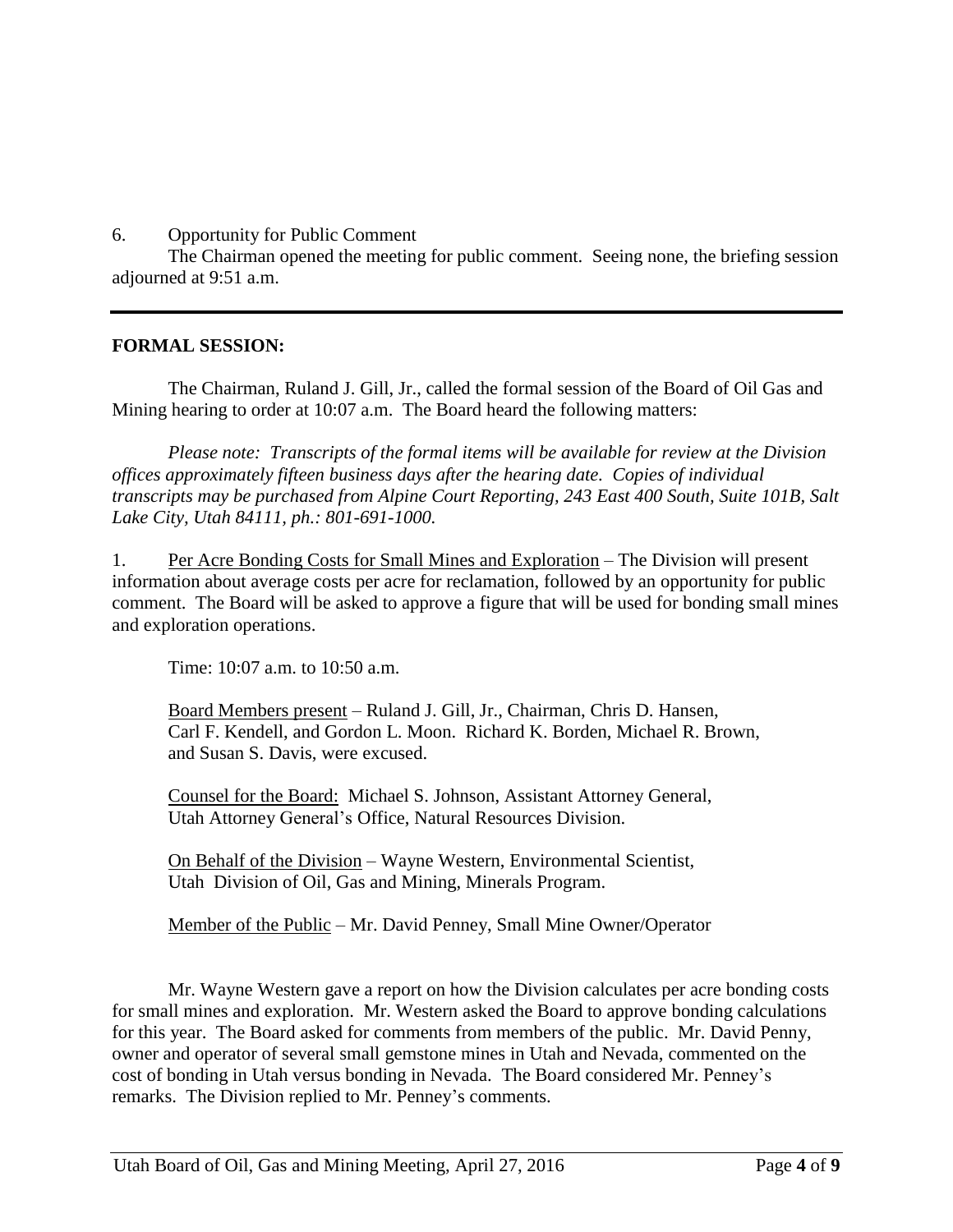The Board approved bonding costs for small mines and exploration for this year by unanimous vote. Ruland J. Gill, Jr., Chairman, Chris D. Hansen, Carl F. Kendell, and Gordon L. Moon were present to hear the matter and participate in the vote.

2. Docket No. 2015-023 Cause No. S/049/0050 – In the matter of: reclamation at the Elite Rock-West Mine, Permit No. S/049/050, operated by Wasatch Mountain Excavating, located southwest of Elberta in the Southwestern Utah County, Utah.

*(This matter was continued from the March 23, 2016 hearing.)*

Time: 10:50 a.m. - 11:12 a.m.

Board Members present – Ruland J. Gill, Jr., Chairman, Chris D. Hansen, Carl F. Kendell, and Gordon L. Moon. Richard K. Borden, Michael R. Brown, and Susan S. Davis, were excused.

Counsel for the Board: Michael S. Johnson, Assistant Attorney General, Utah Attorney General's Office, Natural Resources Division.

Counsel for the Division – John Robinson Jr, Assistant Attorney General, Utah Attorney General's Office, Natural Resources Division. Witness: April Abate.

Counsel for Brett Bryson & Wasatch Mountaín Excavating, Inc. – Michael Stout, Esq., Reed Warlaumont & Stout. Not Present.

Counsel for Matthew R. Shadle, & Robert Aurora Sky, LLC – James R. Blakesley, Esq., James R. Blakesley, PLLC. Not Present.

The Division of Oil, Gas and Mining has withdrawn this matter. Except for the obligation to successfully revegetate the mine site, the Division deems Wasatch Mountain in compliance with its reclamation contract and releases Wasatch Mountain and its creditors from all non-revegetation reclamation obligations associated with the Elite Rock-West mine site. The Division will retain regulatory jurisdiction over this site until successful revegetation of the mine site is complete. The Division will also retain a cash bond securing that liability. No action is required by the Board of Oil, Gas and Mining. The Board noted that this matter has been resolved. Ruland J. Gill, Jr., Chairman, Chris D. Hansen, Carl F. Kendell, and Gordon L. Moon were present to hear the matter.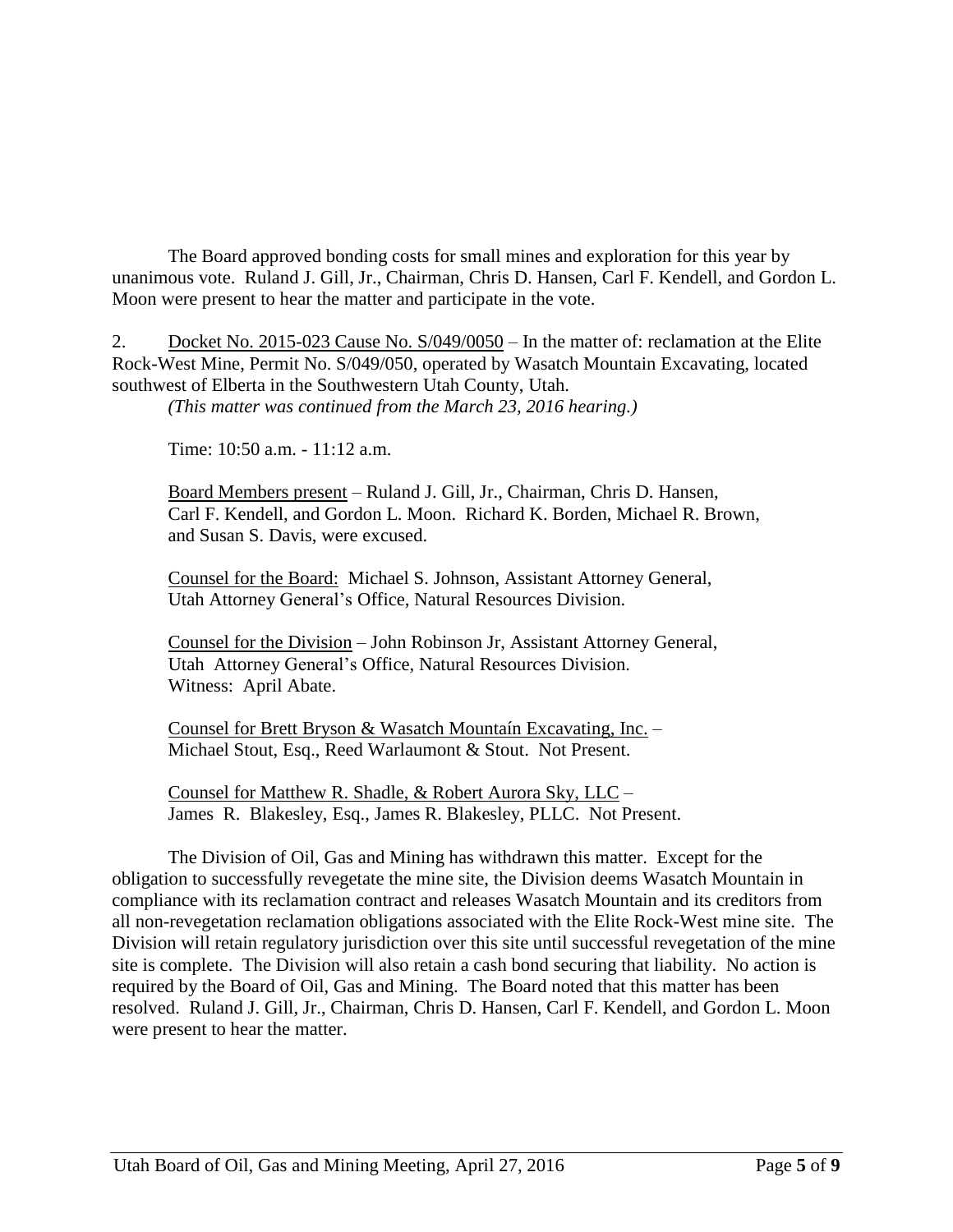3. Docket No. 2016-007 Cause No. 131-143 – In the matter of the Request for Agency Action of SUN-WEST OIL & GAS, INC. for an Investigation and Negotiation Conference regarding allegations of non-payment of proceeds of production from the Nielson 1-20B1 Well in Section 20, Township 2 South, Range 1 West, USM, Duchesne County, Utah, Craig Phillips dba Uinta Oil & Gas, Mountain Oil, Inc. and Homeland Gas and Oil, Inc; and

Time: 11:12 a.m. 11:16 a.m.

Board Members present – Ruland J. Gill, Jr., Chairman, Chris D. Hansen, Carl F. Kendell, and Gordon L. Moon. Richard K. Borden, Michael R. Brown, and Susan S. Davis, were excused.

Counsel for the Board: Michael S. Johnson, Assistant Attorney General, Utah Attorney General's Office, Natural Resources Division.

Counsel for the Division – Steven F. Alder, Assistant Attorney General, Utah Attorney General's Office, Natural Resources Division. Witness: Randy Thackeray.

Counsel for the Petitioner – Nelson Spear, Spear Brothers Group, Attorneys for Sun West Oil & Gas, Inc. Not Present.

Respondent – Craig Phillips dba Uinta Oil & Gas, Mountain Oil, Inc. and Homeland Gas and Oil, Inc. Not Present.

The Division requested that the Board hear Docket No. 2016-007 and Docket No. 2016- 008 at the same time because they are similar in nature and filed by the same petitioner. The Board agreed to hear both matters at the same time.

The Division requested that the Board set the matters for investigation and negotiations by the Division within 60 days. The Board referred both matters to the Division for further negotiation and investigation by unanimous vote. Ruland J. Gill, Jr., Chairman, Chris D. Hansen, Carl F. Kendell, and Gordon L. Moon were present to hear the matter and participate in the vote.

4. Docket No. 2016-008 Cause No. 131-144 – In the matter of the Request for Agency Action of SUN-WEST OIL & GAS, INC. for an Investigation and Negotiation Conference regarding allegations of breach of operating agreement for the Nielson 1-20B1 Well in Section 20, Township 2 South, Range 1 West, USM, Duchesne County, Utah, by Respondent, Craig Phillips dba Uinta Oil & Gas, Mountain Oil, Inc. and Homeland Gas and Oil, Inc.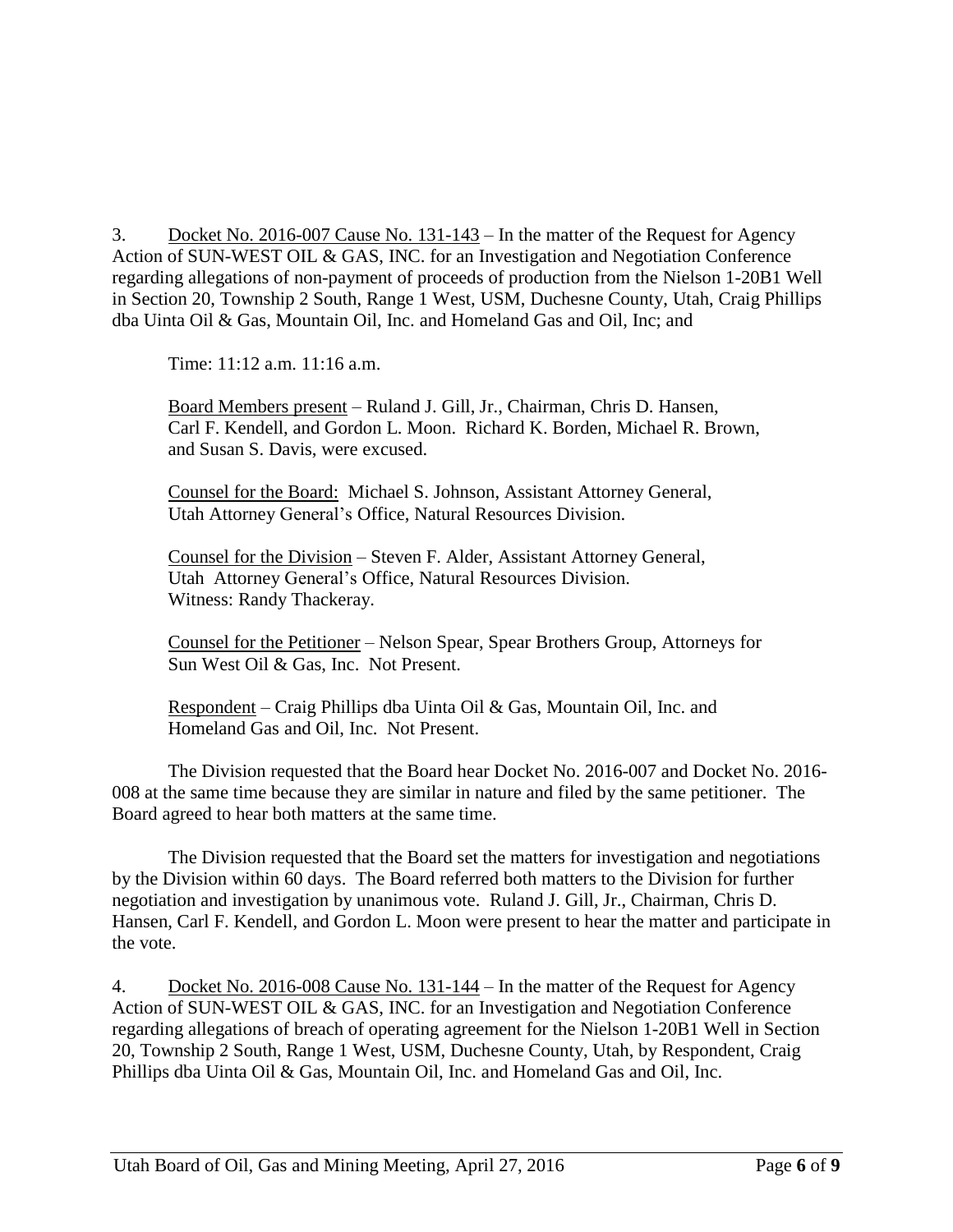Time: 11:12 a.m. 11:16 a.m.

Board Members present – Ruland J. Gill, Jr., Chairman, Chris D. Hansen, Carl F. Kendell, and Gordon L. Moon. Richard K. Borden, Michael R. Brown, and Susan S. Davis, were excused.

Counsel for the Board: Michael S. Johnson, Assistant Attorney General, Utah Attorney General's Office, Natural Resources Division.

Counsel for the Division – Steven F. Alder, Assistant Attorney General, Utah Attorney General's Office, Natural Resources Division. Witness: Randy Thackeray.

Counsel for the Petitioner – Nelson Spear, Spear Brothers Group, Attorneys for Sun West Oil & Gas, Inc. Not Present.

Respondent – Craig Phillips dba Uinta Oil & Gas, Mountain Oil, Inc. and Homeland Gas and Oil, Inc. Not Present.

The Division requested that the Board hear Docket No. 2016-007 and Docket No. 2016- 008 at the same time because they are similar in nature and filed by the same petitioner. The Board agreed to hear both matters at the same time.

The Division requested that the Board set the matters for investigation and negotiations by the Division within 60 days. The Board referred both matters to the Division for further negotiation and investigation by unanimous vote. Ruland J. Gill, Jr., Chairman, Chris D. Hansen, Carl F. Kendell, and Gordon L. Moon were present to hear the matter and participate in the vote.

5. Docket No. 2016-010 Cause No. 139-137 – In the matter of the Request for Agency Action of NEWFIELD PRODUCTION COMPANY for an order pooling all interests in three stand-up (vertical) 1,280-acre (or substantial equivalent) drilling units established by the Board's order in Cause No. 139-134, and modifying, in part, two force-pooling orders entered by the Board in Causes Nos. 139-115 and 139-121, Sections 2 and 11, 4 and 9, and 6 and 7, Township 3 South, Range 2 West, USM, Duchesne County, Utah.

Time: 11:20 a.m. to 12:44 p.m.

Board Members present – Ruland J. Gill, Jr., Chairman, Chris D. Hansen, Carl F. Kendell, and Gordon L. Moon. Richard K. Borden, Michael R. Brown, and Susan S. Davis, were excused.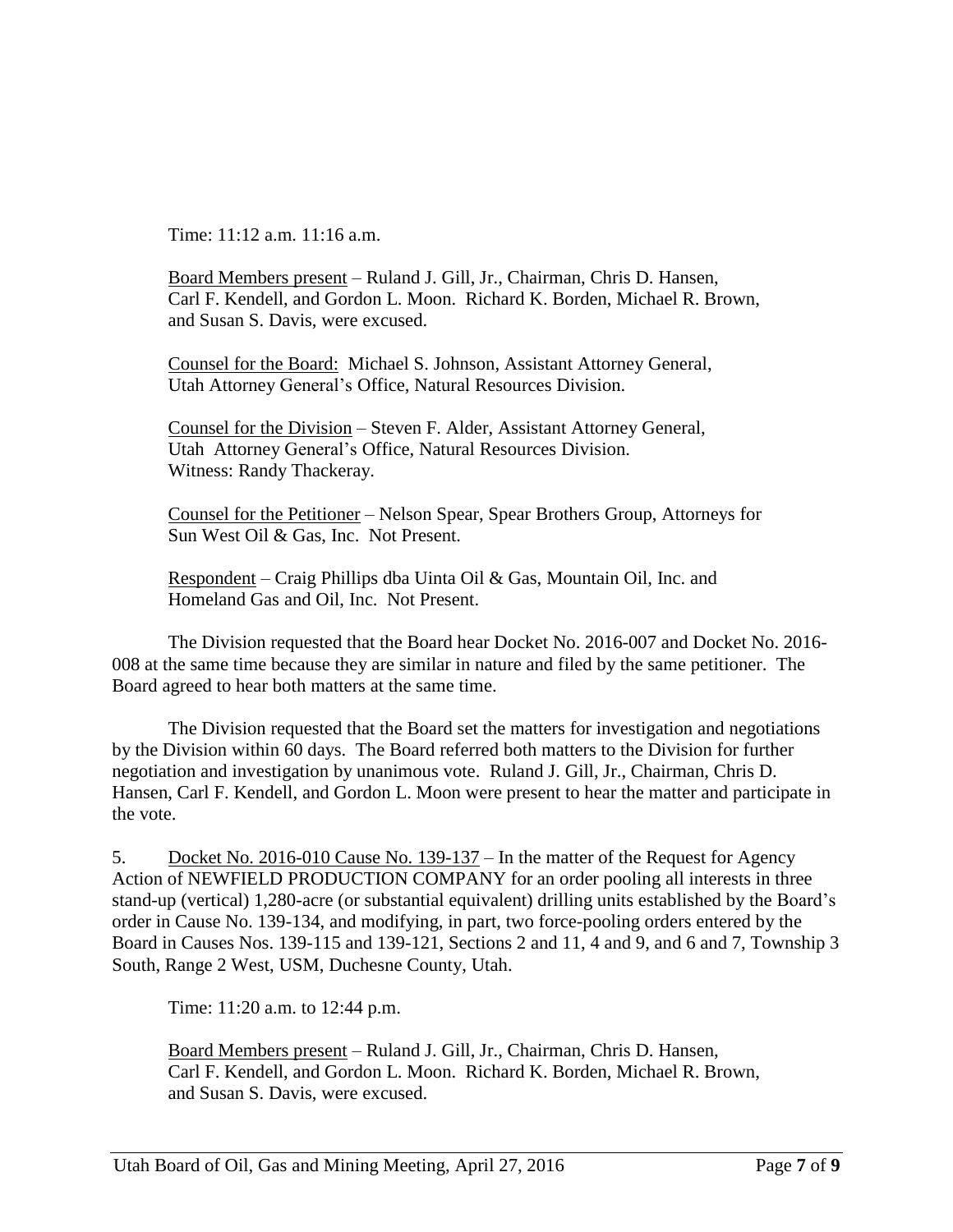Counsel for the Board: Michael S. Johnson, Assistant Attorney General, Utah Attorney General's Office, Natural Resources Division.

Counsel for the Division – Melissa L. Reynolds, Assistant Attorney General, Utah Attorney General's Office, Natural Resources Division. Witnesses: Dustin Doucet, Brad Hill, and John Rogers.

Counsel for the Petitioner – Thomas W. Clawson, MacDonald & Miller Mineral Legal Services, PLLC Witness: Travis Lindsey

The Petitioner asked that the board approve the request as submitted. The Division supports this request. The Board granted the request by unanimous vote. Ruland J. Gill, Jr., Chairman, Chris D. Hansen, Carl F. Kendell, and Gordon L. Moon were present to hear the matter and participate in the vote. Mr. Clawson will prepare the order.

6. Docket No. 2016-009 Cause No.  $142-14$  – In the matter of the Request for Agency Action of CRESCENT POINT ENERGY U.S. CORPORATION for an order establishing a 640 acre drilling unit for the production of oil, gas, and associated hydrocarbons from the Lower Green River and Green River-Wasatch Formations in Section 9, Township 4 South, Range 2 East, U.S.M., Uintah County, Utah.

Time: 2:01 p.m. to 4:43 p.m.

Board Members present – Ruland J. Gill, Jr., Chairman, Chris D. Hansen, Carl F. Kendell, and Gordon L. Moon. Richard K. Borden, Michael R. Brown, and Susan S. Davis, were excused.

Counsel for the Board: Michael S. Johnson, Assistant Attorney General, Utah Attorney General's Office, Natural Resources Division.

Counsel for the Division – Steven F. Alder, Assistant Attorney General, Utah Attorney General's Office, Natural Resources Division. Witnesses: Dustin Doucet, Brad Hill, and John Rogers.

Counsel for the Petitioner – Thomas W. Clawson, MacDonald & Miller Mineral Legal Services, PLLC Witnesses: Mark Ballard, Jordan D. Wells, and Jason Anderson.

On Behalf of the Bureau of Land Management, Vernal Field Office - Catie Bucher